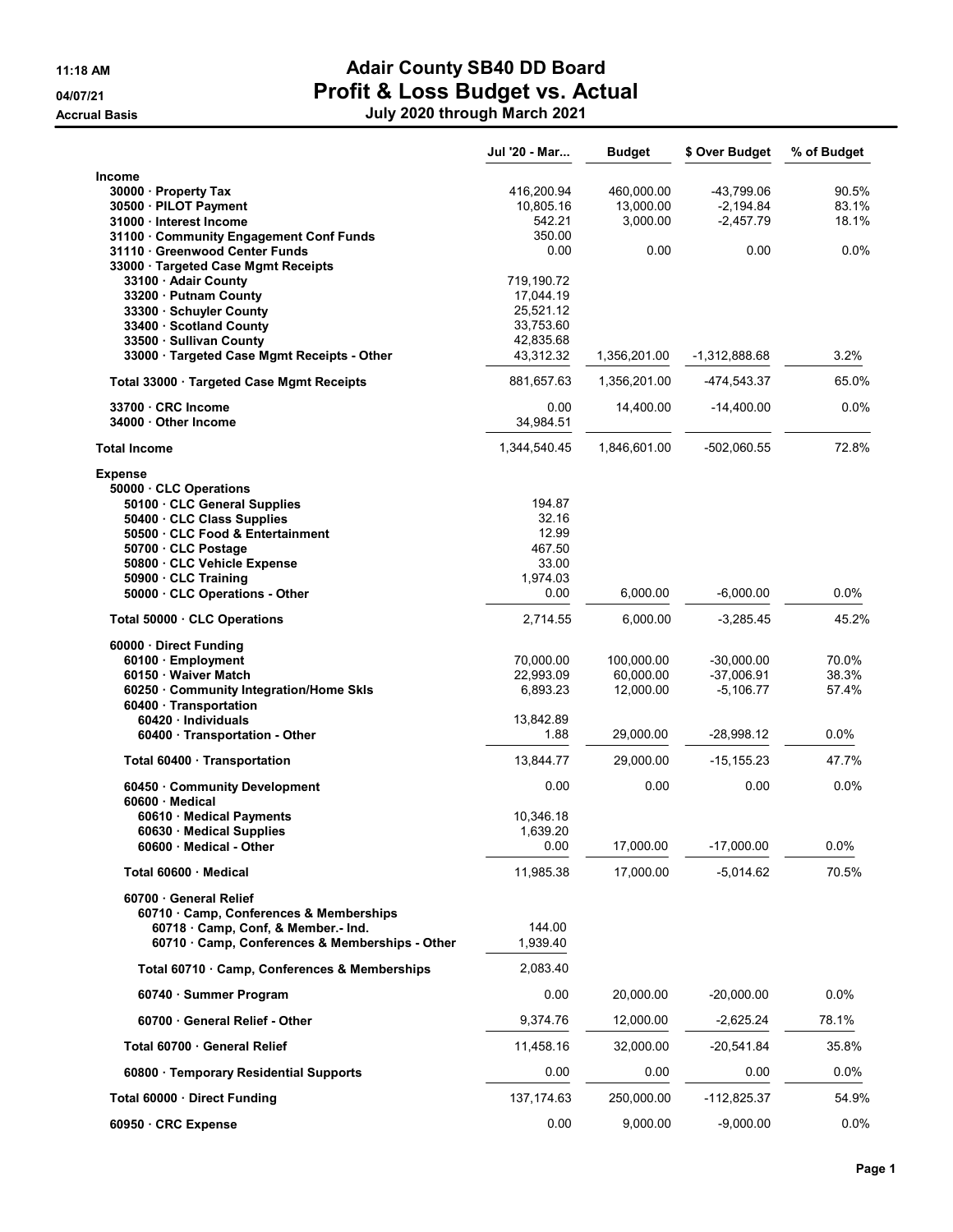|                                                         | Jul '20 - Mar    | <b>Budget</b> | \$ Over Budget | % of Budget |
|---------------------------------------------------------|------------------|---------------|----------------|-------------|
| 61000 · Funding to Other Counties                       |                  |               |                |             |
| 61100 · Funding to Putnam County                        | 1,174.57         |               |                |             |
| 61200 Funding to Schuyler County                        | 2,749.95         |               |                |             |
| 61300 · Funding to Scotland County                      | 798.79           |               |                |             |
| 61400 · Funding to Sullivan County                      | 4,339.64<br>0.00 | 35,000.00     | $-35,000.00$   | 0.0%        |
| 61000 · Funding to Other Counties - Other               |                  |               |                |             |
| Total 61000 · Funding to Other Counties                 | 9,062.95         | 35,000.00     | $-25,937.05$   | 25.9%       |
| 70000 · Targeted Case Mgmt Expense                      |                  |               |                |             |
| 75000 · Sullivan County<br>75160 Translation Services   | 37.50            |               |                |             |
| Total 75000 · Sullivan County                           | 37.50            |               |                |             |
| Total 70000 · Targeted Case Mgmt Expense                | 37.50            |               |                |             |
|                                                         |                  |               |                |             |
| 80000 · Programming - Indirect<br>80500 - Accreditation | 0.00             | 10,000.00     | $-10,000.00$   | 0.0%        |
| 81000 · Board Expense                                   | 100.00           | 1,000.00      | $-900.00$      | 10.0%       |
| 82000 Governmental Relations                            | 0.00             | 250.00        | $-250.00$      | 0.0%        |
| 83000 Conferences/Workshops                             |                  |               |                |             |
| 83300 Conferences/Workshops-General                     | 268.98           |               |                |             |
| 83000 Conferences/Workshops - Other                     | 1,800.00         | 5,000.00      | $-3,200.00$    | 36.0%       |
| Total 83000 · Conferences/Workshops                     | 2,068.98         | 5,000.00      | $-2,931.02$    | 41.4%       |
| 83500 Depreciation Expense                              | 0.00             | 50,000.00     | $-50,000.00$   | 0.0%        |
| 84000 · Dues and Memberships                            | 3,067.79         | 3,500.00      | $-432.21$      | 87.7%       |
| 85000 · Employee Travel                                 |                  |               |                |             |
| 70400 · TCM Admin Mileage                               | 2.30             |               |                |             |
| 71150 · TCM Adair Mileage<br>72150 · TCM Putnam Mileage | 687.96<br>337.53 |               |                |             |
| 73150 · TCM Schuyler Mileage                            | 200.69           |               |                |             |
| 74150 · TCM Scotland Mileage                            | 80.50            |               |                |             |
| 75150 · TCM Sullivan Mileage                            | 296.71           |               |                |             |
| 85000 · Employee Travel - Other                         | 257.26           | 24,000.00     | -23,742.74     | 1.1%        |
| Total 85000 · Employee Travel                           | 1,862.95         | 24,000.00     | $-22,137.05$   | 7.8%        |
| 86000 · Insurance                                       |                  |               |                |             |
| 86100 Directors & Officers                              | 425.00           |               |                |             |
| 86300 · Property Insurance                              | 11,956.00        |               |                |             |
| 86500 · Workers' Compensation                           | 8,751.00         |               |                |             |
| 86000 · Insurance - Other                               | 0.00             | 26,000.00     | $-26,000.00$   | 0.0%        |
| Total 86000 · Insurance                                 | 21,132.00        | 26,000.00     | -4,868.00      | 81.3%       |
| 87000 Office Expenses                                   |                  |               |                |             |
| 87100 Office Supplies                                   |                  |               |                |             |
| 87110 Office Supplies-Country Club                      | 170.91           |               |                |             |
| 87120 Office Supplies-McPherson                         | 4,212.11         |               |                |             |
| 87130 Office Supplies-PPE                               | 696.60           |               |                |             |
| 87100 Office Supplies - Other                           | 0.00             | 8,000.00      | $-8,000.00$    | 0.0%        |
| Total 87100 · Office Supplies                           | 5,079.62         | 8,000.00      | $-2,920.38$    | 63.5%       |
| 87200 · Postage                                         |                  |               |                |             |
| 87210 Postage-General                                   | 568.30           |               |                |             |
| 87220 · Postage-TCM                                     | 948.44           |               |                |             |
| 87200 · Postage - Other                                 | 0.00             | 1,750.00      | $-1,750.00$    | $0.0\%$     |
| Total 87200 · Postage                                   | 1,516.74         | 1,750.00      | $-233.26$      | 86.7%       |
| 87300 Advertising/Marketing                             | 0.00             | 1,000.00      | $-1,000.00$    | $0.0\%$     |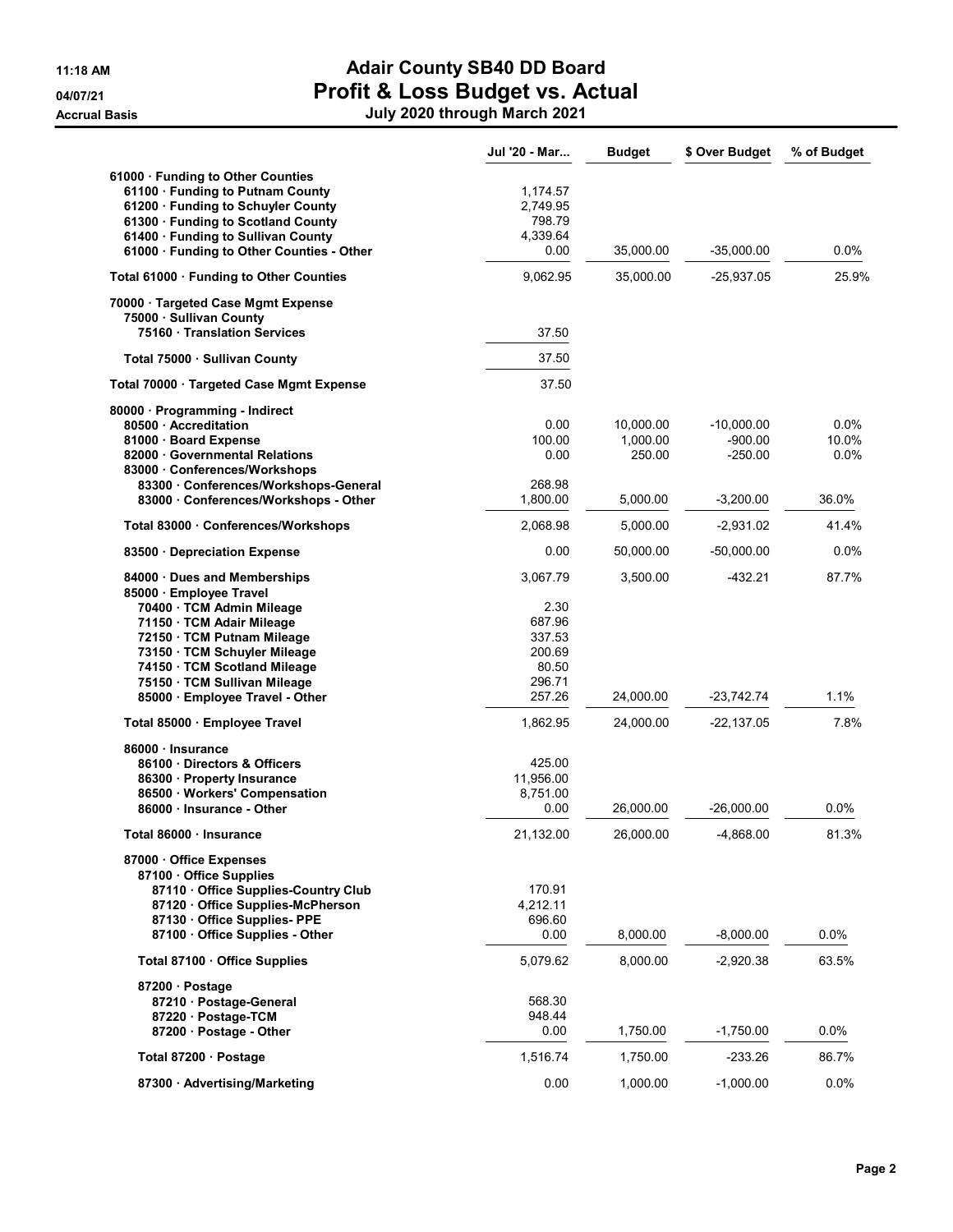|                                                                          | Jul '20 - Mar          | <b>Budget</b> | \$ Over Budget  | % of Budget |
|--------------------------------------------------------------------------|------------------------|---------------|-----------------|-------------|
| 87400 Copier                                                             |                        |               |                 |             |
| 87420 · Copier-McPherson                                                 | 357.44                 |               |                 |             |
| 87400 Copier - Other                                                     | 0.00                   | 4,000.00      | $-4,000.00$     | $0.0\%$     |
| Total 87400 Copier                                                       | 357.44                 | 4,000.00      | $-3,642.56$     | 8.9%        |
| 87450 · Employee Retention/Appreciation                                  | 933.56                 | 2,000.00      | $-1,066.44$     | 46.7%       |
| 87700 · Building Maintenance<br>87710 Janitorial                         |                        |               |                 |             |
| 87711 Janitorial-Country Club                                            | 1,371.72               |               |                 |             |
| 87712 · Janitorial-McPherson                                             | 2,042.00               |               |                 |             |
| Total 87710 · Janitorial                                                 | 3,413.72               |               |                 |             |
| 87715 · Elevator/Lift Expense                                            | 640.00                 |               |                 |             |
| 87720 Lawn Care                                                          |                        |               |                 |             |
| 87721 Lawn Care-Country Club<br>87722 Lawn Care-McPherson                | 845.00<br>240.00       |               |                 |             |
|                                                                          |                        |               |                 |             |
| Total 87720 · Lawn Care                                                  | 1,085.00               |               |                 |             |
| 87730 · Snow Removal                                                     |                        |               |                 |             |
| 87731 · Snow Removal-Country Club<br>87732 · Snow Removal-McPherson      | 2,330.00<br>2,095.00   |               |                 |             |
| 87730 · Snow Removal - Other                                             | 100.00                 |               |                 |             |
| Total 87730 · Snow Removal                                               | 4,525.00               |               |                 |             |
| 87700 Building Maintenance - Other                                       | 0.00                   | 16,000.00     | -16,000.00      | $0.0\%$     |
|                                                                          |                        |               |                 |             |
| Total 87700 · Building Maintenance                                       | 9,663.72               | 16,000.00     | -6,336.28       | 60.4%       |
| 87800 · Software & Technology                                            |                        |               |                 |             |
| 87810 · Soft & Tech-Country Club                                         | 132.00                 |               |                 |             |
| 87830 · Soft & Tech- Managed IT<br>87800 · Software & Technology - Other | 30,572.43<br>17,041.85 | 60,000.00     | -42,958.15      | 28.4%       |
|                                                                          |                        |               |                 |             |
| Total 87800 · Software & Technology                                      | 47,746.28              | 60,000.00     | $-12,253.72$    | 79.6%       |
| 87900 · Representative Payee Expense                                     | 689.01                 |               |                 |             |
| Total 87000 · Office Expenses                                            | 65,986.37              | 92,750.00     | -26,763.63      | 71.1%       |
| 87500 Personnel                                                          |                        |               |                 |             |
| 51000 CLC Personnel                                                      |                        |               |                 |             |
| 51100 · CLC Center Salary Expense                                        | 39,820.06              |               |                 |             |
| Total 51000 · CLC Personnel                                              | 39,820.06              |               |                 |             |
| 66000 · Payroll Expenses                                                 |                        |               |                 |             |
| 66500 · Salary Sick                                                      | 24,396.39              |               |                 |             |
| 66600 · FCCRA Leave                                                      | 134.26                 |               |                 |             |
| 66700 · Salary Vacation                                                  | 33,804.93              |               |                 |             |
| 66000 · Payroll Expenses - Other                                         | 61,963.96              |               |                 |             |
| Total 66000 · Payroll Expenses                                           | 120,299.54             |               |                 |             |
| 70300 TCM Admin Salary                                                   | 62,850.37              |               |                 |             |
| 71110 TCM Adair Salary Expense                                           | 245,530.65             |               |                 |             |
| 71115 · TCM Adair Overtime                                               | 384.26                 |               |                 |             |
| 72110 · TCM Putnam Salary Expense                                        | 17,161.71              |               |                 |             |
| 73110 · TCM Schuyler Salary Expense                                      | 26,797.45              |               |                 |             |
| 74110 · TCM Scotland Salary Expense                                      | 12,831.37              |               |                 |             |
| 75110 · TCM Sullivan Salary Expense                                      | 30,471.38              |               |                 |             |
| 87510 · Salary Expense                                                   | 156,447.49             |               |                 |             |
| 87540 · Employee Benefits                                                | 244,974.03             |               |                 |             |
| 87550 · Unemployment Tax                                                 | 193.27                 |               |                 |             |
| 87500 Personnel - Other                                                  | 0.00                   | 1,290,418.80  | $-1,290,418.80$ | 0.0%        |
| Total 87500 · Personnel                                                  | 957,761.58             | 1,290,418.80  | -332,657.22     | 74.2%       |